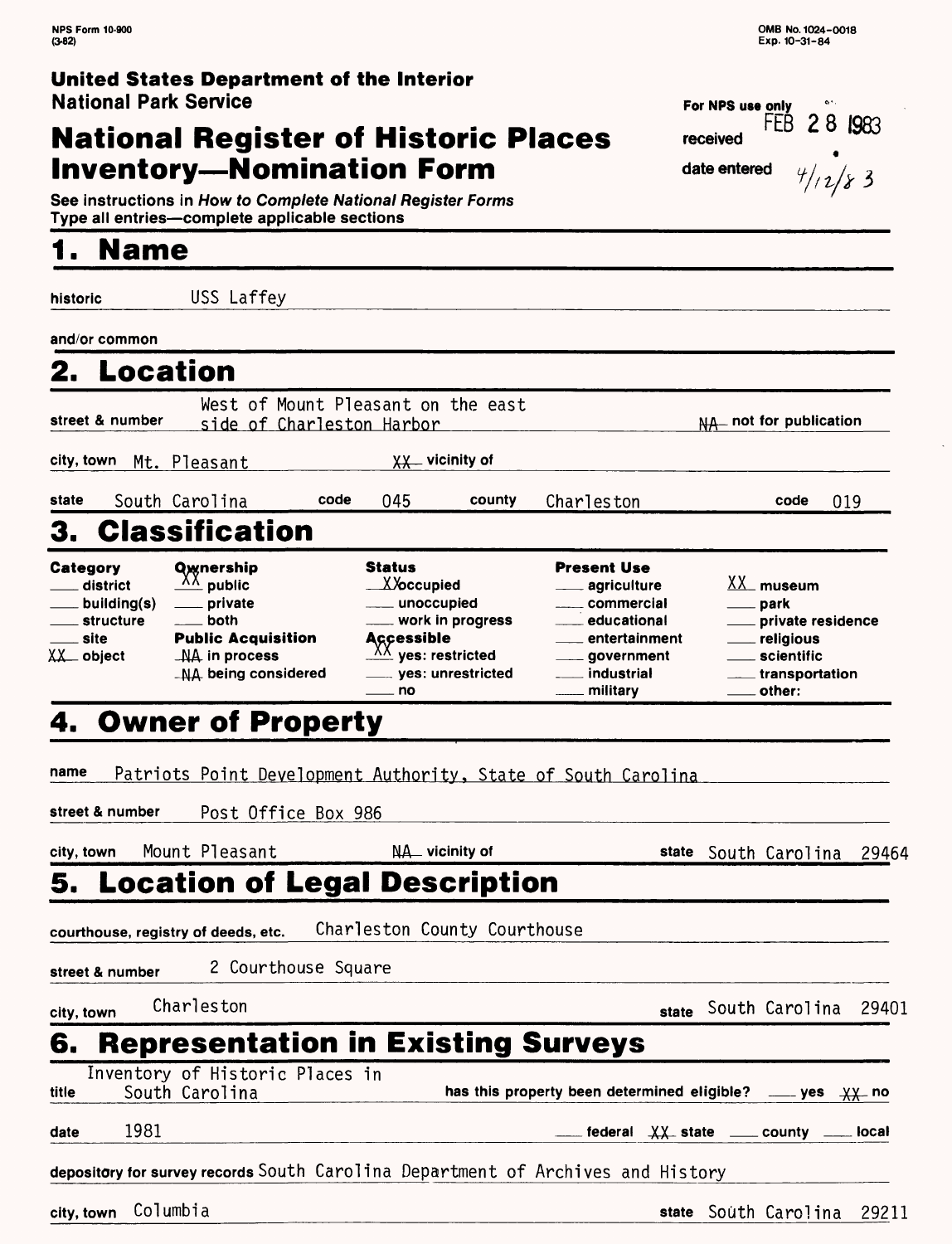# **7. Description**

#### Condition

| vviiuitivii         |                | <b>VIICLA VIIC</b>        |
|---------------------|----------------|---------------------------|
| <u>__</u> excellent | deteriorated   | $\frac{XX}{XX}$ unaltered |
|                     | $\equiv$ ruins |                           |
| $X^{\prime}$ good   | ____ unexposed |                           |
|                     |                |                           |

Check one AA original site  $NA$  moved date

**Describe the present and original (if known) physical appearance**

Check one

The 'destroyer USS Laffey (DD-724), one of several dozen Alien M. Sumner-class destroyers built for the United States Navy, was constructed at Bath Iron Works, Bath, Maine, between June 28, 1943, and February 8, 1944, to Bureau of Ships specifications. The ship is now a part of the Patriots Point Naval and Maritime Museum in the Charleston Harbor. The Laffey has undergone only superficial alterations since World War II and is representative of the typical United States Navy destroyer of the era.

Additional Information: The Laffey is a World War II Alien M. Sumner-class destroyer. The ship was built with a hull length of 376 feet, 6 inches, a beam of 41 feet, 1 inch, a draught of 19 feet, and a displacement of 2,200 tons. The ship was powered by geared turbine engines fired by four Babcock and Wilcox boilers and could originally make a speed of 34 knots.

The Laffey's superstructure 'includes a forward island containing the bridge, the pilothouse, and the communications rooms, with a radio/radar mast rising above. Two exhaust funnels are in line behind the forward island. A rear island with a helicopter landing platform and shed is behind the funnels.

The Laffey's armament consists of six 5-inch/38 caliber guns in three turrets, two of which are located in front of the forward island, with the third located aft of the helicopter platform. Supplementary armament included four 40-millimeter anti - aircraft guns, eleven 20-millimeter guns, six 21-inch torpedo tubes, six depth charge projectors, and two depth charae racks. The Laffey's crew consisted of 336 officers and men.

During mothballing and reactivation in 1947-51, the Laffey's 40-millimeter and 20-millimeter guns were removed. In 1962 the ship underwent a FRAM II (Fleet Repair and Modernization) during which the helicdpter pTatform was mounted for the DASH (Drone Antisubmarine Helicopter) weapon system. Two hedgehog depth charge launchers and two amidships (between the funnels) sidelaunching torpedo racks replaced the original depth charge and torpedo-launching apparatus.

The Laffey was at anchorage in mothballs from 1975 to 1981 before being towed to the Charleston Harbor. The ship is in serious need of painting and repair work.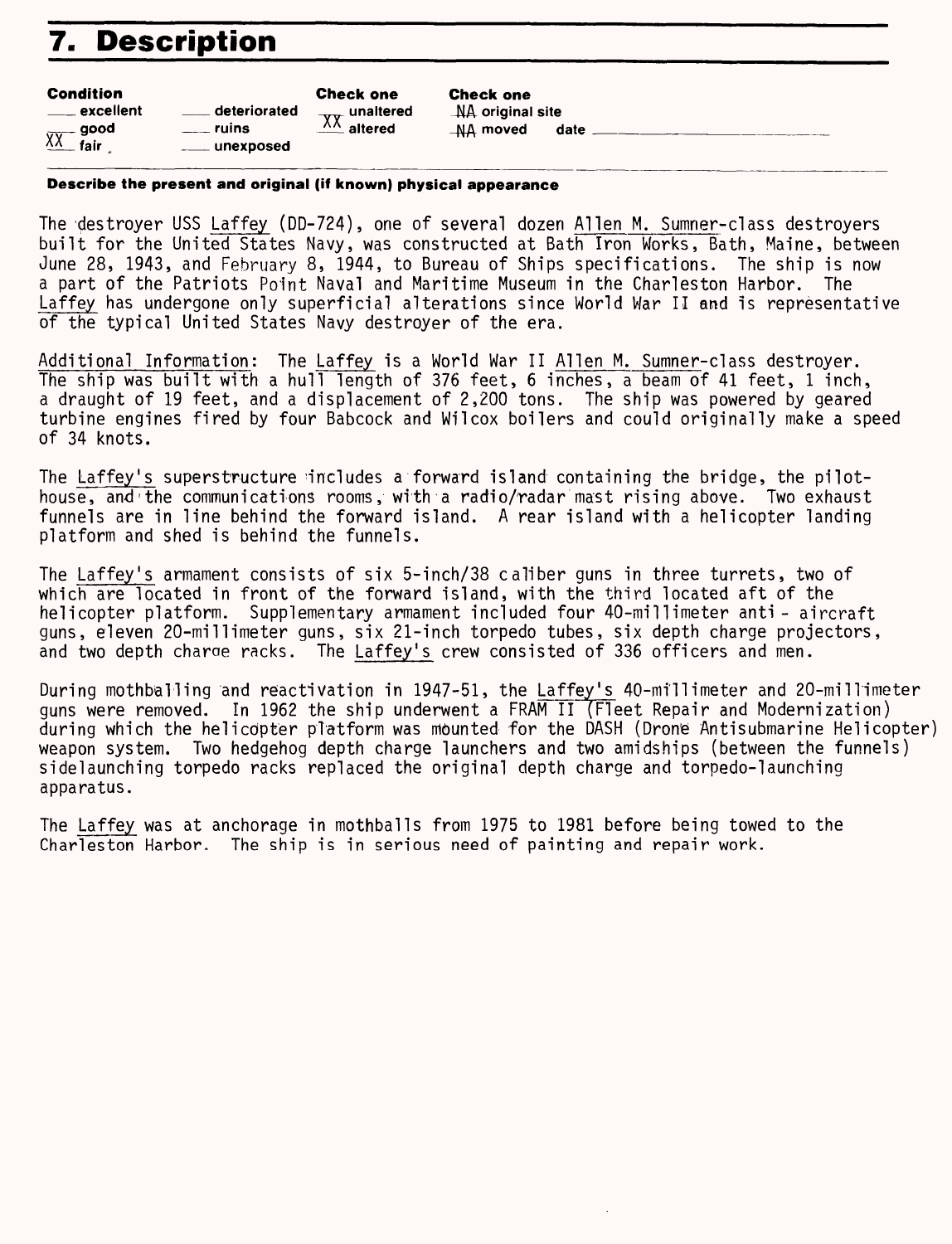# **8. Significance**

| <b>Period</b><br>____ prehistoric<br>$-1400 - 1499$<br>$\frac{1}{2}$ 1500–1599<br>$-1600 - 1699$<br>$\frac{1}{2}$ 1700–1799<br>$-1800 - 1899$<br>$\chi\chi$ 1900- | Areas of Significance-Check and justify below<br>archeology-prehistoric ____ community planning<br>archeology-historic<br>___ agriculture<br>___ architecture<br>$\equiv$ art<br><u>_</u> ____ commerce<br>____ communications | conservation<br>$\equiv$ economics<br><u>_</u> ___ education<br>____ engineering<br>exploration/settlement ___ philosophy<br>____ industry<br><u>__</u> __ invention | and scape architecture ____ religion<br>$\equiv$ law<br><u>.</u> literature<br>$XX$ <sub>military</sub><br>$\equiv$ music<br>politics/government | _____ science<br>____ sculpture<br>$\equiv$ social/<br>humanitarian<br>$\equiv$ theater<br>____transportation<br>$\overline{\phantom{a}}$ other (specify) |
|-------------------------------------------------------------------------------------------------------------------------------------------------------------------|--------------------------------------------------------------------------------------------------------------------------------------------------------------------------------------------------------------------------------|----------------------------------------------------------------------------------------------------------------------------------------------------------------------|--------------------------------------------------------------------------------------------------------------------------------------------------|-----------------------------------------------------------------------------------------------------------------------------------------------------------|
| <b>Specific dates</b>                                                                                                                                             | 1943-44                                                                                                                                                                                                                        | Bath<br><b>Builder/Architect</b>                                                                                                                                     | Iron Works                                                                                                                                       |                                                                                                                                                           |

#### **Statement of Significance (in one paragraph)**

The destroyer USS Laffey (DD-724) was built to Bureau of Ships specifications at the Bath Iron Works, Maine, in 1943-44. The ship served with the United States Navy in the Atlantic World War II and saw later service in the Korean War. During the of Okinawa Island in April 1945, the <u>Laffey</u> was attacked by Japanese and Pacific Fleets in World War II invasion kamikazes (suicide planes) and suffered five kamikaze hits, three bomb hits and two nearmisses. The crew, despite heavy casualties and extensive damage, repulsed the attackers and saved the ship. The Laffey is now part of the Patriots Point Naval and Maritime Museum in the Charleston Harbor. Although the Laffey achieved significance within the last fifty years, the ship's accomplishments in the Okinawa campaign were of exceptional importance, warranting an exception to the fifty-year criterion.

Additional Information: The USS Laffey, namesake of an earlier destroyer Laffey sunk during the Guadalcanal campaign in 1942, was commissioned in February 1944 with Commander F.J. Becton in command. The ship, an Alien M. Sumner-class destroyer, performed convoy escort duty in the Atlantic during May 1944 and afterward assisted with the screening of the Normandy Invasion forces and bombardment of "Utah" beach and the German-held port of Cherbourg. The Laffey moved to the Pacific to join the Fast Carrier Task Force in November 1944. The Laffey. supported the amphibious landings at Ormoc Bay and Mindoro in December 1944 and in January 1945 she supported, the invasion forces at Lingayen Gulf in the Phillipines.

The Laffey's most notable achievements came during the Okinawa campaign which lasted from March until June 1945. One of 180 destroyers involved in the campaign, the ship performed exceptionally its two primary duties of screening aircraft carriers from enemy air and submarine attacks and providing support bombardment for the Army and Marine personnel ashore. On April 16, 1945 in 79 minutes, the Laffey shot down eleven of 22 kamikaze planes which attacked her. In this raid, the Laffey crew saved the ship by successfully controlling damage from five direct kamikaze hits, three direct bomb hits, two near-misses, and machine gun strafing. It is believed that the Laffey's battle that day was the most intense experienced by any ship and that her victory was the greatest single ship achievement of the entire kamikaze struggle. By absorbing the attention of 22 kamikaze planes, and destroying eleven of those, the Laffey provided invaluable protection for the more vulnerable aircraft carriers. In comparison, the Laffey out-performed any other destroyer or carrier in this most important campaign and for her efforts received the ultimate recognition of naval achievement. a Presidential Unit Citation. The Laffey was towed into Okinawa for temporary repairs and then sailed to Seattle for more extensive repairs. The Laffey did not return to service until after the Japanese surrender.

The Laffey participated in the atomic bomb tests in Bikini Island in 1946 and was decommissioned in 1947. In 1951 the ship was recommissioned for service in the Korean War. The <u>Laffey</u> saw further service on antisubmarine escort duties in the Atlantic Ocean and the Mediterranean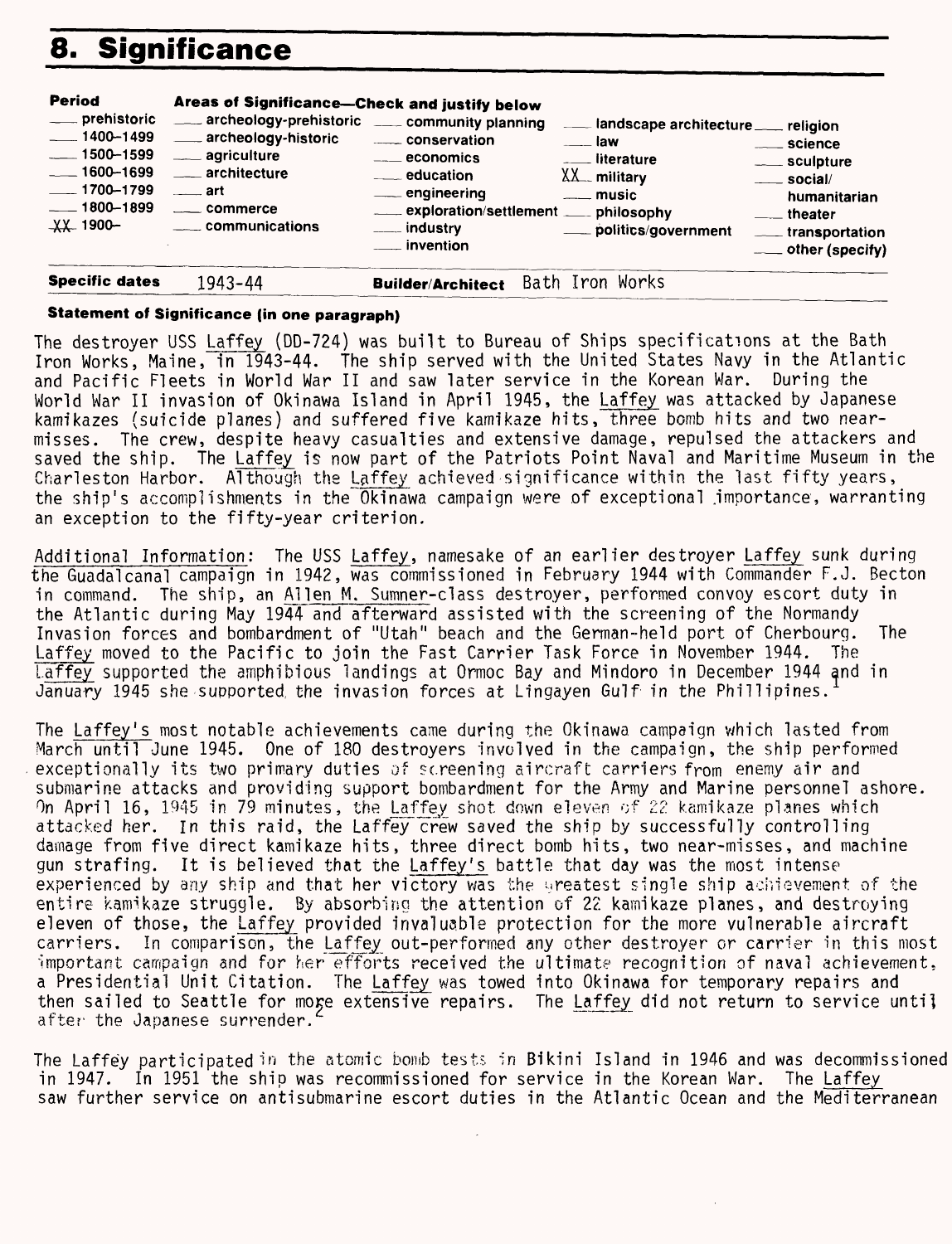# **9. Major Bibliographical References**

|                                  |                                                      | 10. Geographical Data                                                                                                                                                                                                                                                                                                                 |        |                 |                  |                                                                                            |  |
|----------------------------------|------------------------------------------------------|---------------------------------------------------------------------------------------------------------------------------------------------------------------------------------------------------------------------------------------------------------------------------------------------------------------------------------------|--------|-----------------|------------------|--------------------------------------------------------------------------------------------|--|
|                                  | Quadrangle name<br><b>UTM References</b>             | Acreage of nominated property $\Delta$ pproximately 1<br>Charleston, SC                                                                                                                                                                                                                                                               |        |                 |                  | Quadrangle scale 1:24000                                                                   |  |
| A<br>1, 7<br>Zone<br>с<br>E<br>G | 602280<br>Easting                                    | 3 6 2 8 3 0 0<br><b>Northing</b><br>Verbal boundary description and justification The nominated property is shown bounded by the red<br>line on the accompanying National Oceanic and Atmospheric Administration map #11524, entitled<br>"Charleston Harbor." This boundary includes only the historic ship, excluding adjacent piers | в<br>D | Easting<br>Zone |                  | <b>Northing</b>                                                                            |  |
|                                  | and anchorages.                                      | List all states and counties for properties overlapping state or county boundaries                                                                                                                                                                                                                                                    |        |                 |                  |                                                                                            |  |
| state                            | ΝA                                                   | code                                                                                                                                                                                                                                                                                                                                  | county | NА              |                  | code                                                                                       |  |
| state                            | <b>NA</b>                                            | code                                                                                                                                                                                                                                                                                                                                  | county | ΝA              |                  | code                                                                                       |  |
|                                  |                                                      | <b>Form Prepared By</b>                                                                                                                                                                                                                                                                                                               |        |                 |                  |                                                                                            |  |
| name/title                       | Dr. Clark Reynolds<br>Curator and Historian          | organization Patriots Point Naval and Maritime Museum                                                                                                                                                                                                                                                                                 |        | date            | 16 February 1983 | John E. Wells, Suzanne Pickens Wylie<br>South Carolina Department of Archives &<br>History |  |
|                                  | street & number                                      | Post Office Box 986                                                                                                                                                                                                                                                                                                                   |        | telephone       |                  | $(803)$ 844-2727                                                                           |  |
| city or town                     |                                                      | Mount Pleasant                                                                                                                                                                                                                                                                                                                        |        | state           |                  | South Carolina 29464                                                                       |  |
|                                  |                                                      | <b>State Historic Preservation Officer Certification</b>                                                                                                                                                                                                                                                                              |        |                 |                  |                                                                                            |  |
|                                  | $X$ national                                         | The evaluated significance of this property within the state is:<br>state<br>As the designated State Historic Preservation Officer for the National Historic Preservation Act of 1966 (Public Law 89-<br>665), I hereby nominate this property for inclusion in the National Register and certify that it has been evaluated          | local  |                 |                  |                                                                                            |  |
|                                  | <b>State Historic Preservation Officer signature</b> | according to the criteria and procedures set forth by the National Park Service.                                                                                                                                                                                                                                                      |        |                 |                  |                                                                                            |  |
| title                            | Charles E. Lee                                       | State Historic Preservation Officer                                                                                                                                                                                                                                                                                                   |        |                 | date             | 16 February 1983                                                                           |  |
|                                  | For NPS use only                                     | I hereby certify that this property is included in the National Register                                                                                                                                                                                                                                                              |        |                 | date             |                                                                                            |  |
|                                  |                                                      |                                                                                                                                                                                                                                                                                                                                       |        |                 |                  |                                                                                            |  |
|                                  | Keeper of the National Register                      |                                                                                                                                                                                                                                                                                                                                       |        |                 |                  |                                                                                            |  |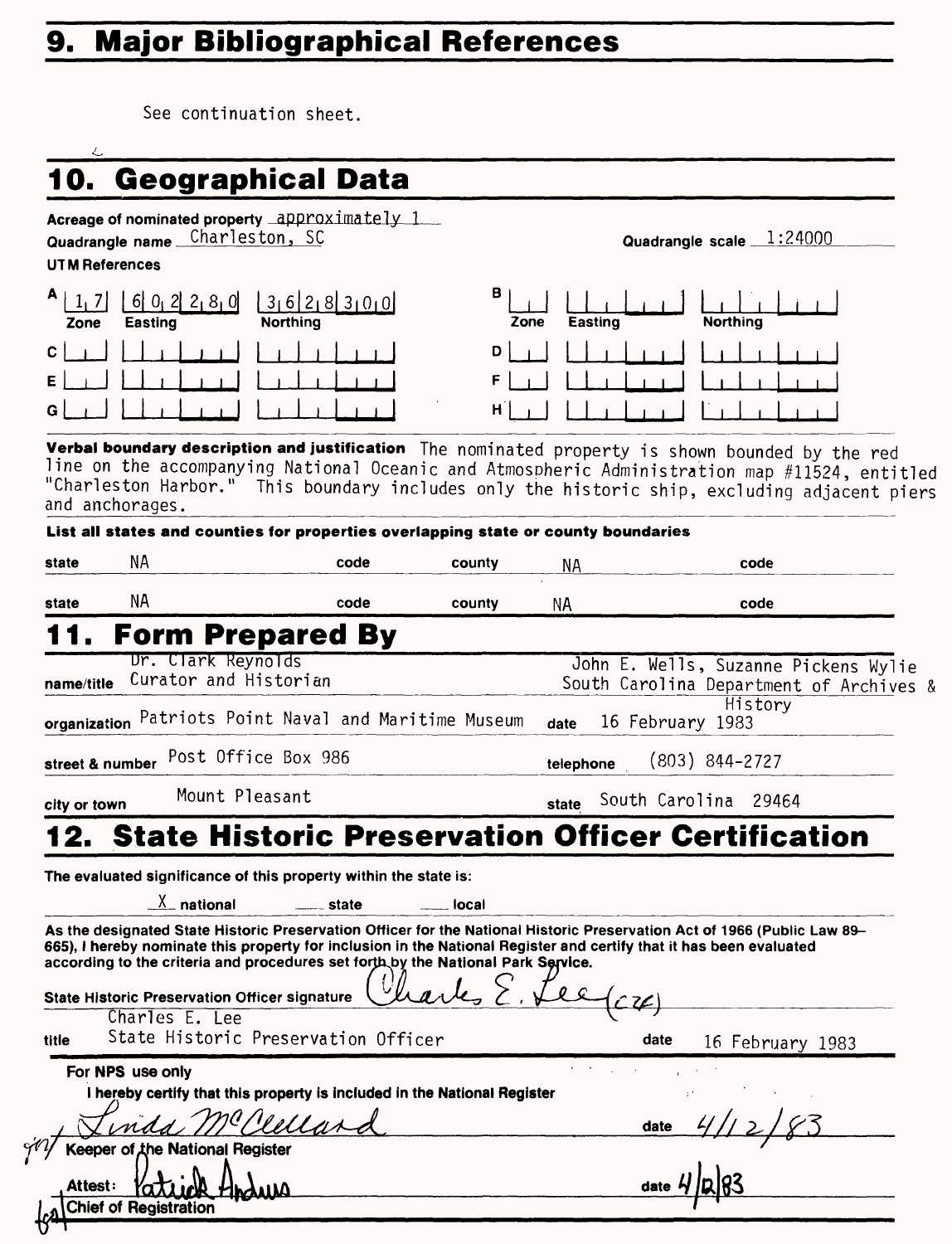### **United States Department of the Interior** National Park Service **National Register of Historic Places Inventory-Nomination Form Continuation sheet 1** and 1 and 1 and 1 and 1 and 1 and 1 and 1 and 1 and 1 and 1 and 1 and 1 and 1 and 1 and 1 and 1 and 1 and 1 and 1 and 1 and 1 and 1 and 1 and 1 and 1 and 1 and 1 and 1 and 1 and 1 and 1 and 1 and 1 a  $\mathbf{1}$

Sea and as a Naval Reserve training and test ship in the Chesapeake Bay. The ship<sub>3</sub> was decommissioned in 1975 and was donated to the State of South Carolina in 1981.

The Laffey is the only surviving destroyer from the Battle of the Atlantic, the D-Day landings and the liberation of Europe and is the only surviving Alien M. Sumner-class destroyer. Although the Laffey was updated in the 1940s and 1960s, she retains her basic integrity as an Alien M. Sumner-class destroyer and the hull, superstructure, main guns, and much of her equipment are the same as during her oeriod of greatest significance. Although the Laffey achieved significance within the past fifty years, the ship's exceptional experience during the vital Okinawa campaign makes her one of the most important and most representative reminders of the American struggle against the Japanese kamikazes in World War II.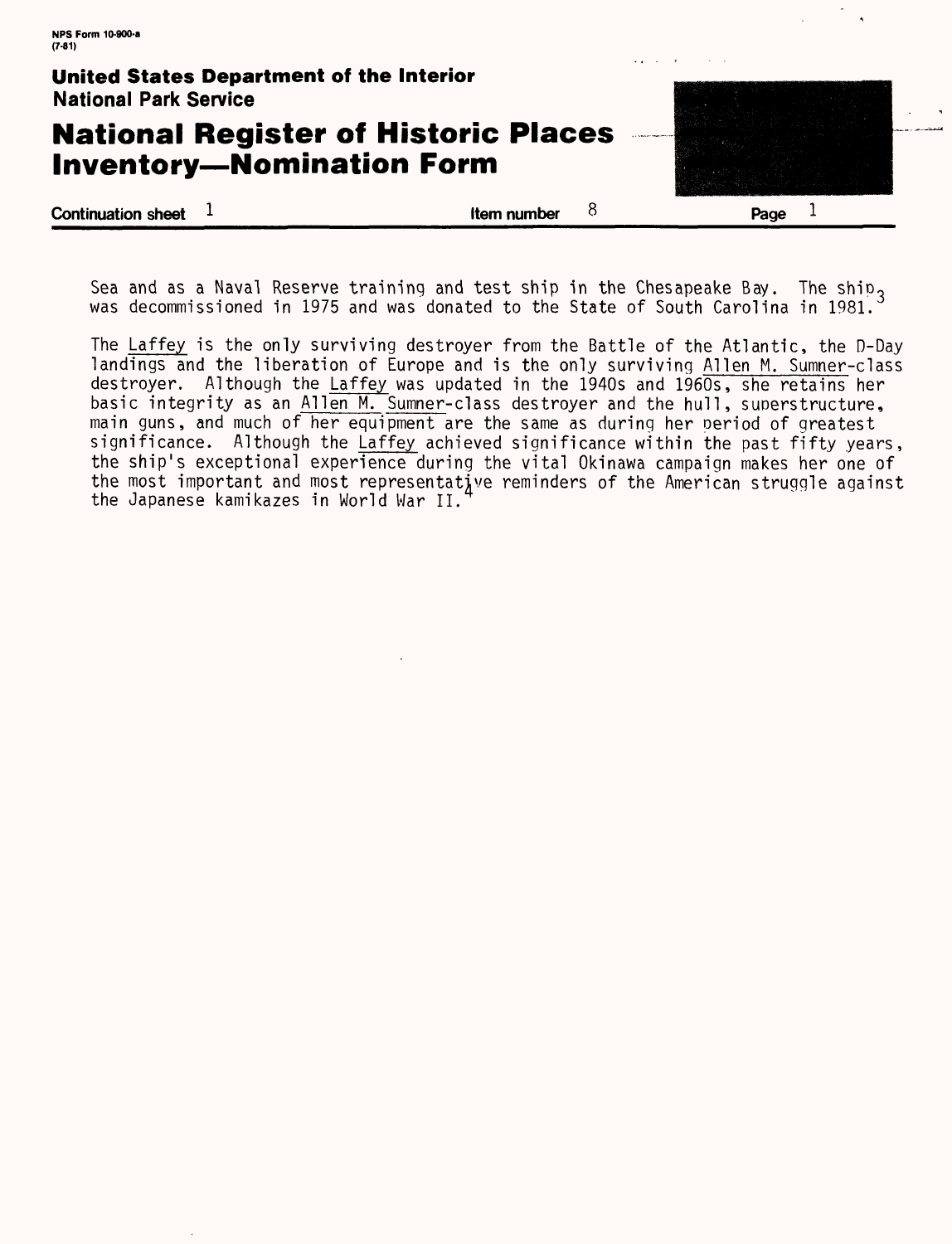#### **United States Department of the Interior** National Park Service

### **National Register of Historic Places Inventory-Nomination Form**

**Continuation sheet** 2 **Item number** 9 **Page** 1

Bibliography

- Becton, F. Julian, Rear Admiral. The Ship That Would Not Die. Englewood Cliffs, NJ: Prentice-Hall, 1980.
- Dictionary of American Naval Fighting Ships. Vol. 4. Washington, DC: Government Printing Office, 1969.

Reynolds, Dr. Clark to Patrick Andrus. 17 December 1982.

EXP. 12/31/84

0.00 000 2024-0018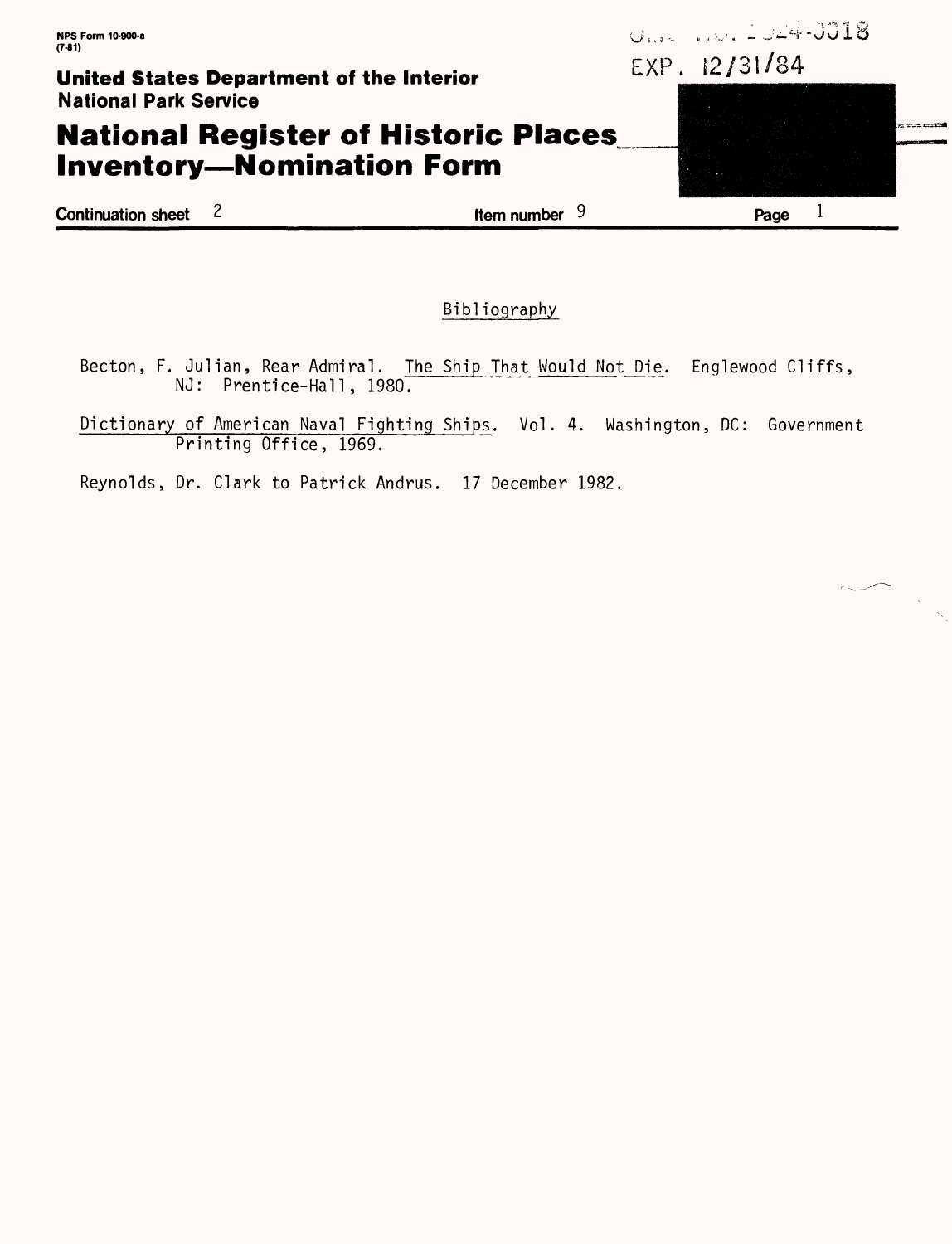#### Footnotes

Dictionary of American Naval Fighting Ships, vol. 4 (Washington, DC: Government Printing Office, 1969), p. 17; Dr. Clark Reynolds to Patrick Andrus, 17 December 1982.

> 2 Ibid.  $3$ Dictionary, pp. 18-19; Reynolds to Andrus.  $4$ Ibid.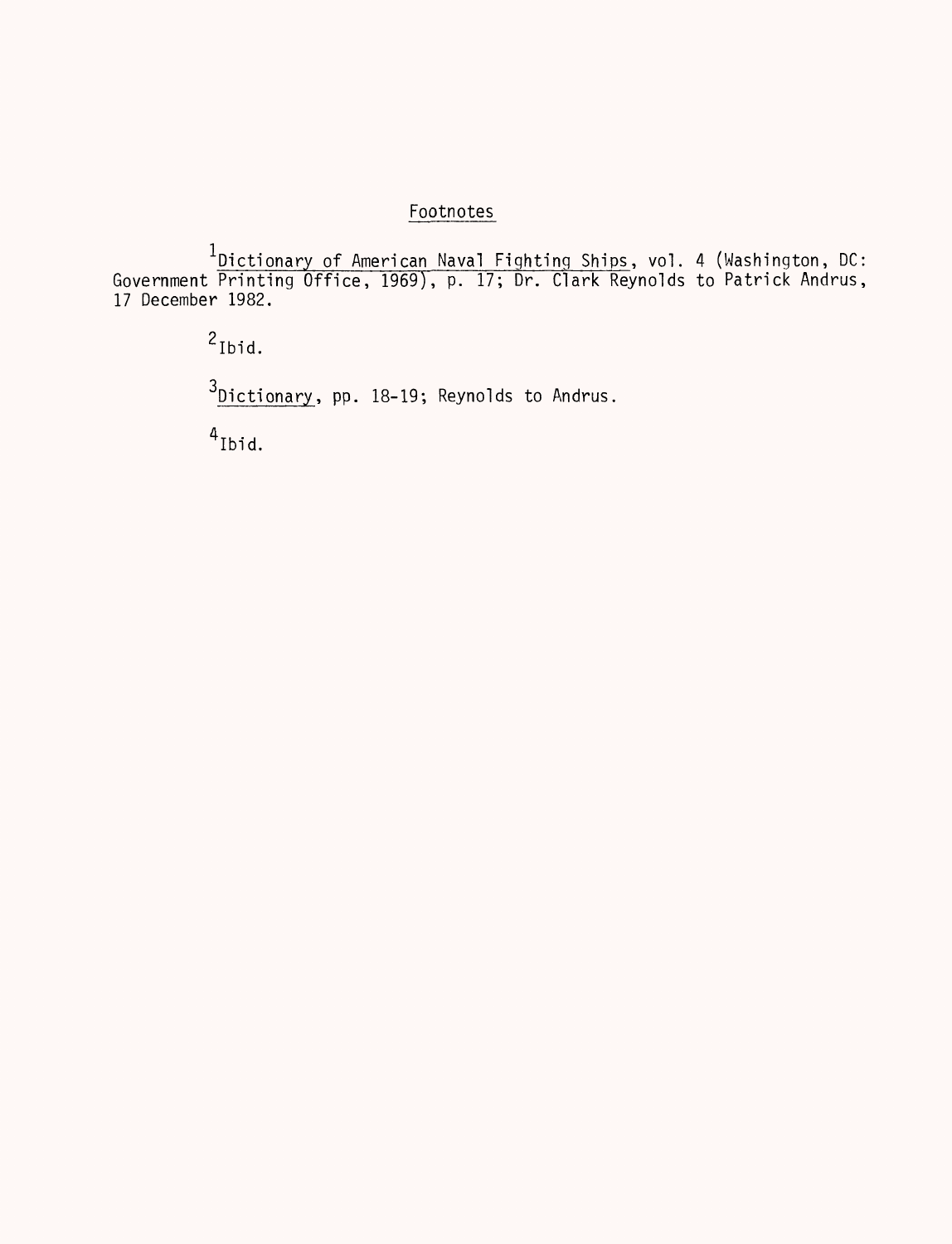